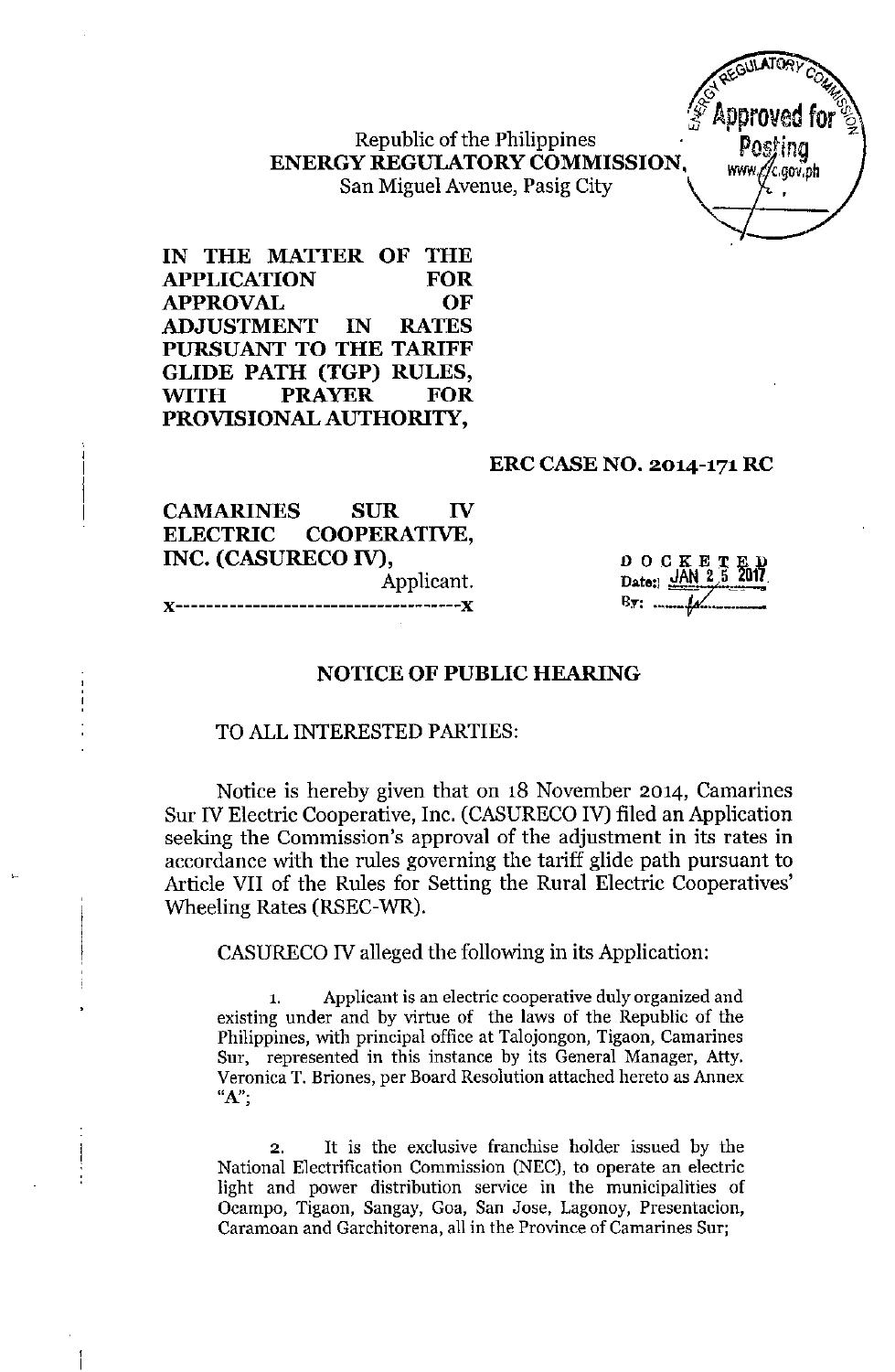3. CASURECO IV filed with the Honorable Commission an original and amended Applications on November 25, 2009 and December 1, 2009 respectively, for Approval of Proposed Adjustment in its Rates pursuant to the Rules for Setting the Electric Cooperatives' Wheeling Rates (RSEC-WR);

4. The Honorable Commission approved the Application granting the cooperative the following initial tariffs on its Distribution, Supply and Metering (DSM) Charges, among others, to wit:

|                               |                  | <b>CUSTOMER TYPE</b><br><b>UNITS</b><br>Low<br><b>Residential</b><br><b>Voltage</b> |        |                   |
|-------------------------------|------------------|-------------------------------------------------------------------------------------|--------|-------------------|
| <b>PARTICULARS</b>            |                  |                                                                                     |        | Higher<br>Voltage |
| <b>Distribution Charges:</b>  |                  |                                                                                     |        |                   |
| Demand Charge                 | PhP/kW           |                                                                                     |        | 267.90            |
| Distribution System Charge    | PhP/kWh          | 0.8449                                                                              | 0.9259 |                   |
| <b>Supply Charges:</b>        |                  |                                                                                     |        |                   |
| <b>Retail Customer Charge</b> | PhP/Customer/Mo. |                                                                                     | 40.15  | 40.15             |
| Supply System Charge          | PhP/kWh          | 0.7732                                                                              |        |                   |
| <b>Metering Charges:</b>      |                  |                                                                                     |        |                   |
| <b>Retail Customer Charge</b> | PhP/Meter/Mo.    | 5.00                                                                                | 28.72  | 28.72             |
| Metering System Charge        | PhP/kWh          | 0.4569                                                                              |        |                   |

5. On 02 May 2011, the Honorable Commission promulgated the Tariff Glide Path (TGP) Rules pursuant to Article 7 of the RSEC-WR whereby during the regulatory period, the rate of the Electric Cooperatives (ECs) per group shall be adjusted using the following formula to wit:

Tariff x  $(1 + index "I" - Efficiency Factor "X" + Performance Incentives "S")$ 

The Index "I" shall be the escalation factor to be used in adjusting the rates to reflect the combined impact of inflation and load factor. There shall be an efficiency factor "X" to account for the operational efficiency of the ECs in setting their rates. There shall be a performance incentive "8" which shall reward or penalize the EC for above or below standard performance, respectively.

The TGP is intended as a cap and the EC may move up to the cap, if it is positive adjustment. If the cap is lower than the current average tariff, a reduction may be implemented.

6. The TGP is a rate adjustment mechanism which provides an opportunity for the EC's to adjust their rates once every three (3) years. The rate adjustments may occur at the start of the fourth year of the first Regulatory Period and every three years thereafter;

 $\begin{array}{c} \end{array}$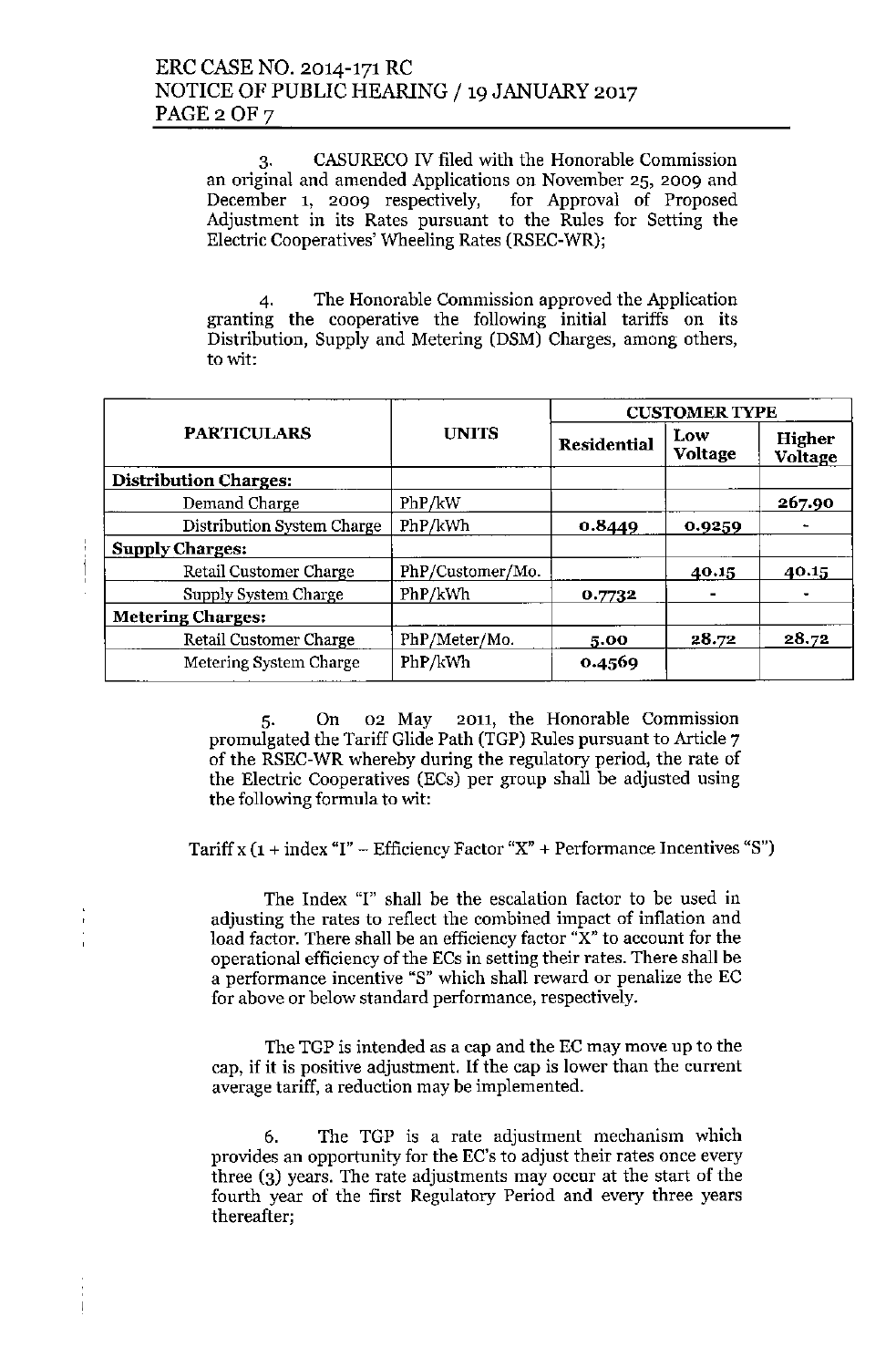7. Under the TGP, the Regulatory period is six (6) years for each entry Group. For the Second Entrant Group, the first regulatory period is from January 1, 2012 to December 31, 2017. CASURECO IV belongs to the Second Entrant Group;

8. Further, under the TGP Rules, the concerned EC shall use the following formula in determining the TGP for the first to third years of the Regulatory Period to wit:

 $TGP_A = TGP_n + TGP_{n+1} TGP_{n-2}$  where

 $TGP_n = I_n - X_n + S_n$ 

Ť

N= the first year of the Regulatory Period and Succeeding Regulatory Periods

Except that for the first two years of the First Regulatory Period. "X" will be equal to zero and thereafter shall not be less than zero. The TGP calculated for each of the three years will be summed to determine the possible rate adjustment the starting on the Fourth Year of the current Regulatory Period.

9. Applying the methodology embodied in the TGP Rules, CASURECO IV has calculated the values of the "I", "X" and "S" and came up with the following results, to wit:

|                  | "I"      | "X"      | "S"       | <b>TGP A</b> | <b>TGP A</b><br>(excluding S) |
|------------------|----------|----------|-----------|--------------|-------------------------------|
| <b>YEAR 2011</b> | 7.09%    | $0.00\%$ | $-0.40\%$ | 6.69%        | 7.09%                         |
| <b>YEAR 2012</b> | $0.00\%$ | 0.00%    | 0.40%     | 0.40%        | 0.00%                         |
| <b>YEAR 2013</b> | $0.00\%$ | 0.00%    | $0.40\%$  | 0.40%        | $0.00\%$                      |
| <b>TOTAL</b>     |          |          |           | 7.49%        | 7.09%                         |

10. Applying the above values resulted in adjustments on CASURECO IV's DSM Rates, as follows:

### a.) WITH PERFORMANCE INCENTIVE "8"

| <b>PARTICULARS</b>               |                  |                    | <b>CUSTOMER TYPE</b>  |                          |
|----------------------------------|------------------|--------------------|-----------------------|--------------------------|
|                                  | <b>UNITS</b>     | <b>Residential</b> | Low<br><b>Voltage</b> | <b>Higher</b><br>Voltage |
| <b>Distribution Charges:</b>     |                  |                    |                       |                          |
| Demand Charge                    | PhP/kW           |                    |                       | 287.97                   |
| Distribution<br>System Charge    | PhP/kWh          | 0.9082             | 0.9953                |                          |
| <b>Supply Charges:</b>           |                  |                    |                       |                          |
| <b>Retail Customer</b><br>Charge | PhP/Customer/Mo. |                    | 43.16                 | 43.16                    |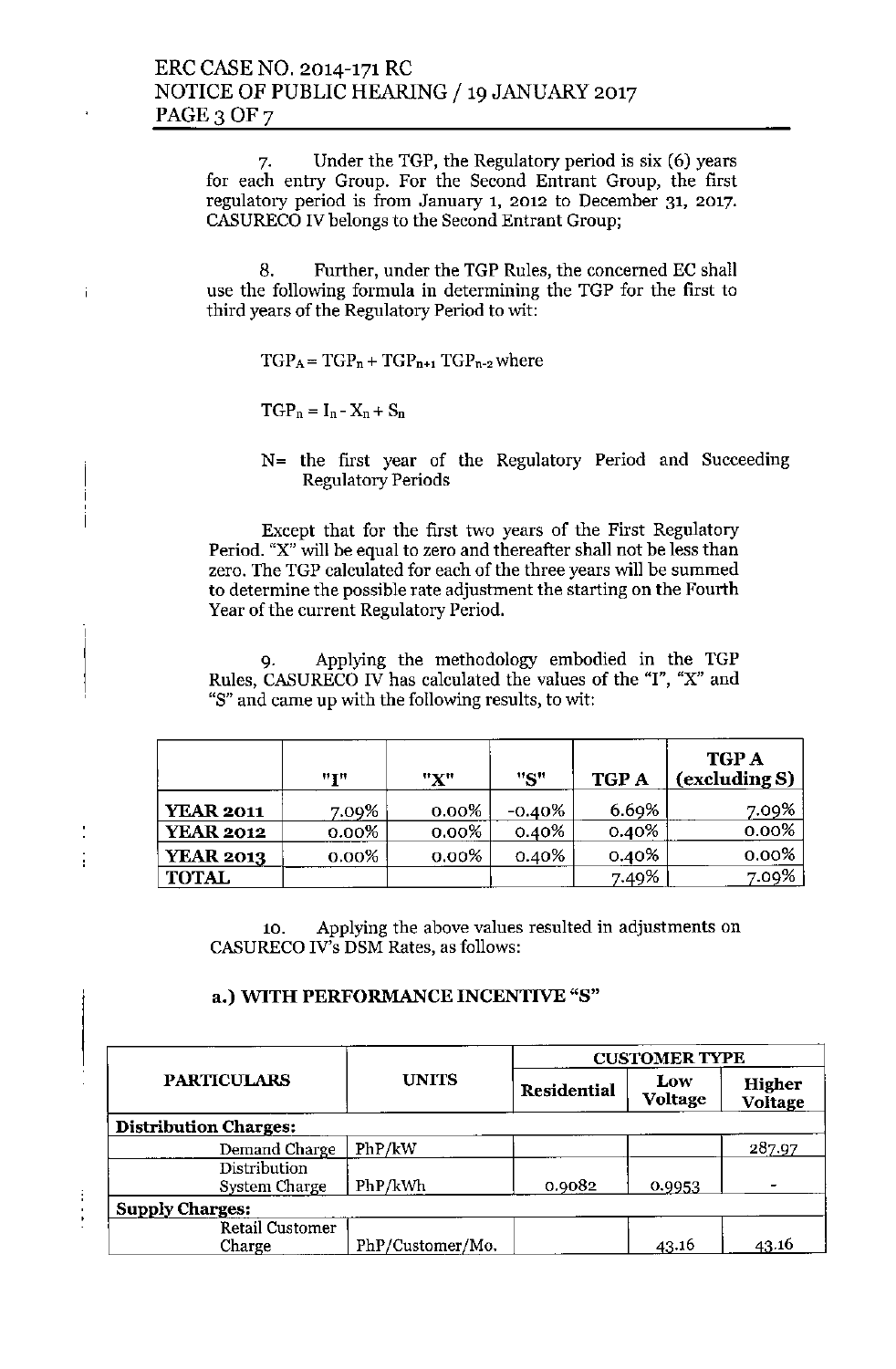# ERC CASE NO. 2014-171 RC NOTICE OF PUBLIC HEARING / 19 JANUARY 2017 PAGE<sub>4</sub> OF<sub>7</sub>

| Supply System<br>Charge  | PhP/kWh       | 0.8311 |       | -     |
|--------------------------|---------------|--------|-------|-------|
| <b>Metering Charges:</b> |               |        |       |       |
| <b>Retail Customer</b>   |               |        |       |       |
| Charge                   | PhP/Meter/Mo. | 5.3700 | 30.87 | 30.87 |
| Metering                 |               |        |       |       |
| <b>System Charge</b>     | PhP/kWh       | 0.4911 |       |       |

11. Applying the above values resulted in adjustments on CASURECO IV's DSM Rates, as follows:

## b.) EXCLUDING PERFORMANCE INCENTIVE "8"

| <b>PARTICULARS</b>            |                  |                    | <b>CUSTOMER TYPE</b> |                                 |  |
|-------------------------------|------------------|--------------------|----------------------|---------------------------------|--|
|                               | <b>UNITS</b>     | <b>Residential</b> | Low<br>Voltage       | <b>Higher</b><br><b>Voltage</b> |  |
| <b>Distribution Charges:</b>  |                  |                    |                      |                                 |  |
| Demand Charge                 | PhP/kW           |                    |                      | 286.90                          |  |
| Distribution<br>System Charge | PhP/kWh          | 0.9048             | 0.9916               |                                 |  |
| <b>Supply Charges:</b>        |                  |                    |                      |                                 |  |
| Retail Customer<br>Charge     | PhP/Customer/Mo. |                    | 43.00                | 43.00                           |  |
| Supply System<br>Charge       | PhP/kWh          | 0.8280             |                      |                                 |  |
| <b>Metering Charges:</b>      |                  |                    |                      |                                 |  |
| Retail Customer               |                  |                    |                      |                                 |  |
| Charge                        | PhP/Customer/Mo. | 5.3500             | 30.76                | 30.76                           |  |
| Metering System<br>Charge     | PhP/kWh          | 0.4892             |                      |                                 |  |

i

12. Consequently, applicant respectfully prays that it be allowed to implement either of the above two alternative calculated DSM rates either provisionally or permanently, starting January 2015, and up to the next regulatory reset;

13. In support of the foregoing computations, the cooperative is submitting herewith the following document (original copies will be presented during the hearing, if required) which are being made integral parts hereof, to wit:

(a) Proposed TGP Calculations and supporting documents using the prescribed templates:

- (i) Index "]" Calculation as Annex "B";
- (ii) Efficiency Factor "X" Calculation as Annex "B-1";
- (iii) Performance Incentive "8" as Annex "B-2";

(b) MFSR (Section B  $&$  E) for years 2010 to 2013 as Annexes "C" to "C-3";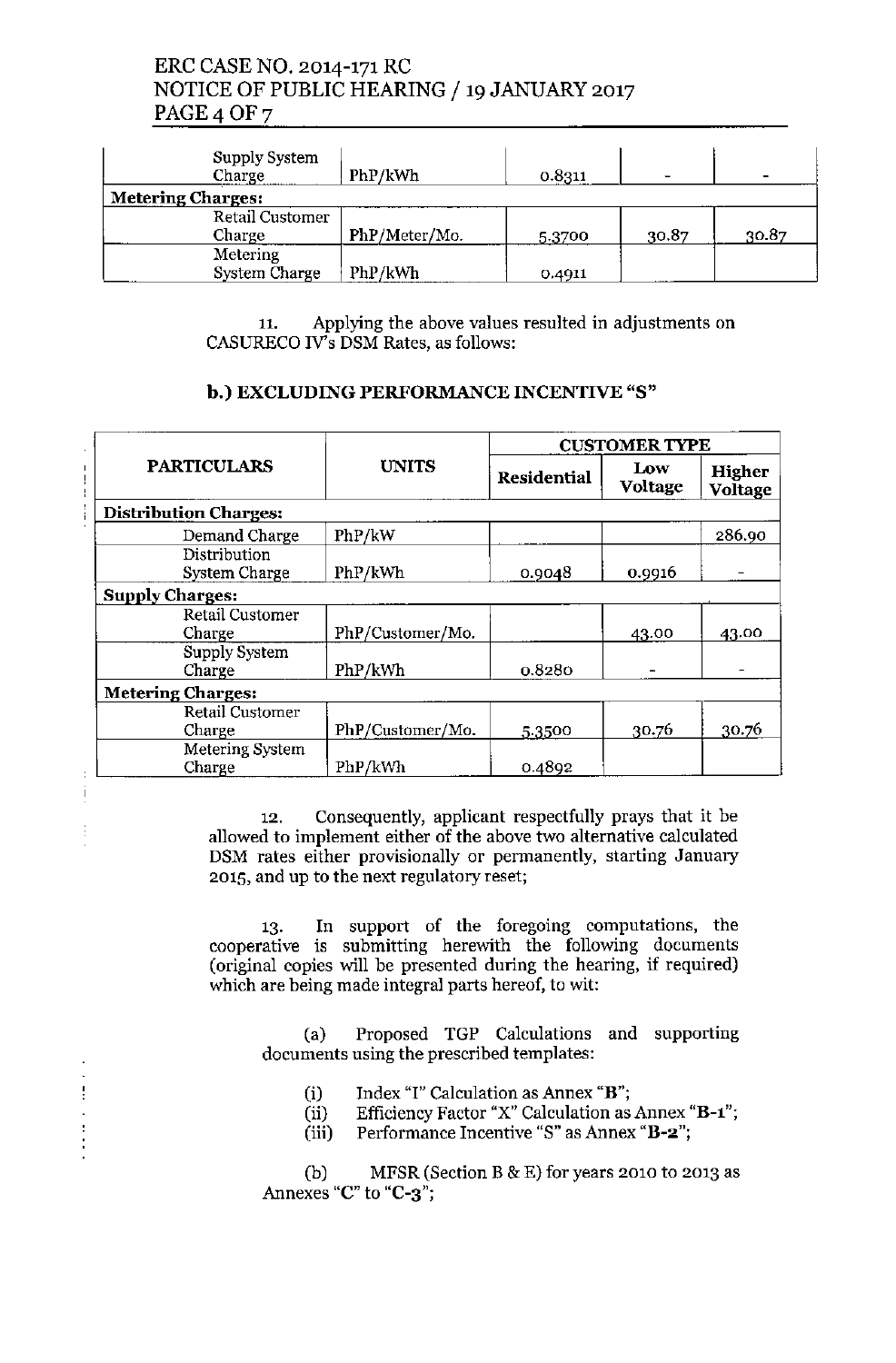(c) Billing Determinants Template (kWh Sales, No of Customers, kW Demand for years 2010 to 2013 as Annexes "D" to "D-3";

(d) Sample Bills (per customer type) for years 2010 to 2013 as Annexes "E" to "E-3";

(e) Regional CPI as Annex "F";

(f) RFSC(Reinvestment Fund Utilization for years 2011 to 2013 as Annexes "G" to "G-2";

(g) Consumer Complaints for years 2011 to 2013 as Annexes "H" to "H-2"; and

(h) Audited Financial Statements for years 2010 to 2013 as Annexes "I" to " $I-3$ ".

(i) Detailed Computation of Man-hours for years 2010 to 2013 as Annexes "J" to "J-3"

14. Finally, In compliance with the pre-filing requirements for the instant application, applicant is likewise submitting herewith the following documents, which are being made integral parts hereof, to wit:

- (a) Proof of furnishing copies of the Application to the Sangguniang Bayan of Tigaon and Sangguniang Panlalawigan of Camarines Sur as Annexes "K" to "K-1"; and
- (b) Publication of the Application in a newspaper of general circulation in CASURECO IV's franchise area or where **it** principally operates, with affidavit of publication as Annexes "L" to "L-l".

#### PRAYER

**WHEREFORE,** premises considered, it is respectfully prayed of this Honorable Commission that pending evaluation of the instant application or after due notice and hearing, as the case may be, CASURECO IV be allowed to implement either of the following two (2) alternative proposed new rates for its Distribution, Supply and Metering (DSM) Charges, starting January 2015 and up to December 2017, to wit:

#### a.) WITH PERFORMANCE INCENTIVE "8"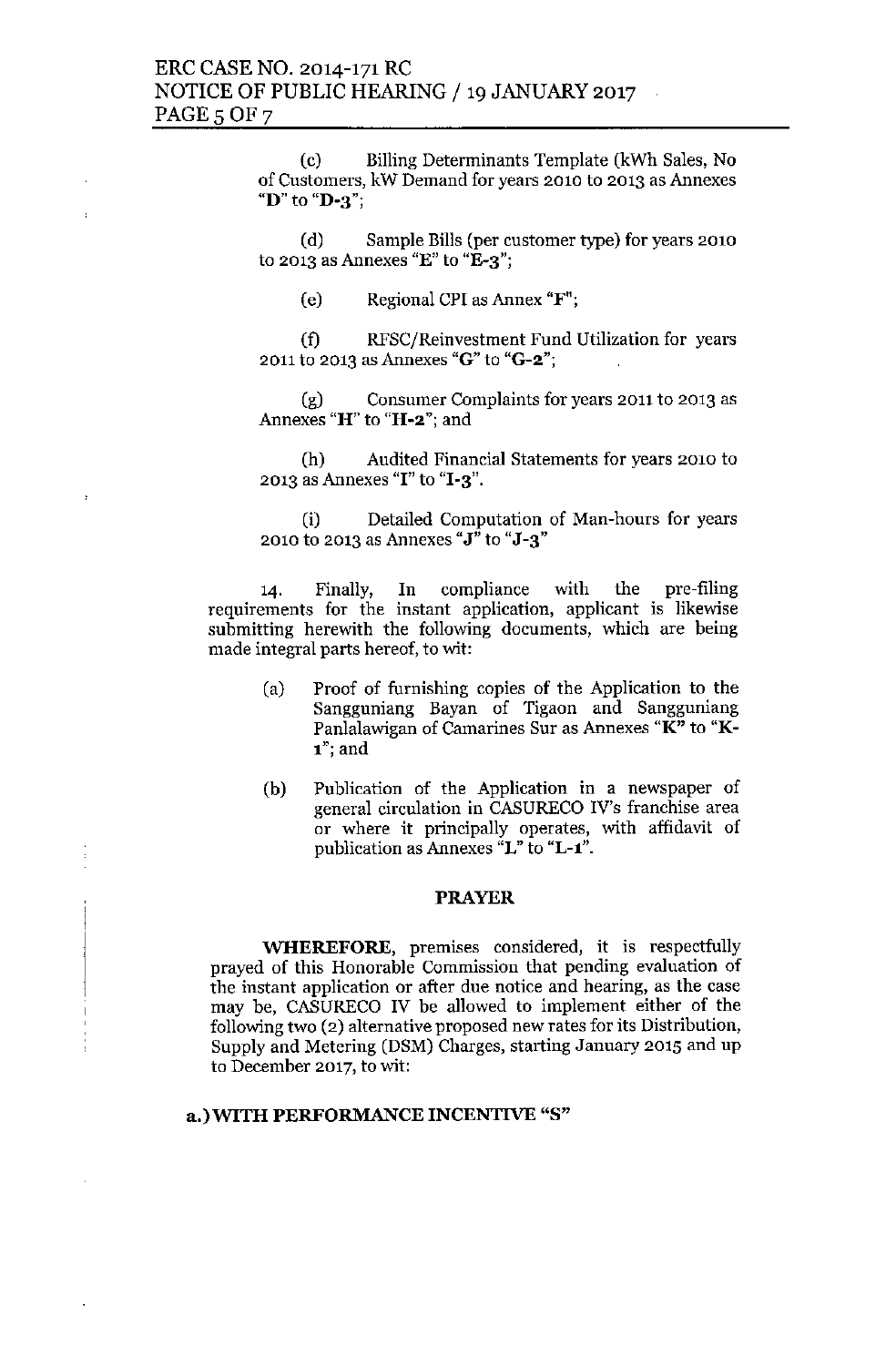# ERCCASENO. 2014-171RC NOTICE OF PUBLIC HEARING / 19 JANUARY 2017 PAGE 6 OF 7

| <b>PARTICULARS</b>               |                  |                    | <b>CUSTOMER TYPE</b>  |                          |  |
|----------------------------------|------------------|--------------------|-----------------------|--------------------------|--|
|                                  | <b>UNITS</b>     | <b>Residential</b> | Low<br><b>Voltage</b> | Higher<br><b>Voltage</b> |  |
| <b>Distribution Charges:</b>     |                  |                    |                       |                          |  |
| Demand Charge                    | PhP/Kw           |                    |                       | 287.97                   |  |
| Distribution System<br>Charge    | PhP/kWh          | 0.9082             | 0.9953                | $\blacksquare$           |  |
| <b>Supply Charges:</b>           |                  |                    |                       |                          |  |
| Retail Customer<br>Charge        | PhP/Customer/Mo. |                    | 43.16                 | 43.16                    |  |
| Supply System<br>Charge          | PhP/kWh          | 0.8311             |                       |                          |  |
| <b>Metering Charges:</b>         |                  |                    |                       |                          |  |
| <b>Retail Customer</b><br>Charge | PhP/Meter/Mo.    | 5.3700             | 30.87                 | 30.87                    |  |
| Metering System<br>Charge        | PhP/kWh          | 0.4911             |                       |                          |  |

## b.)EXCLUDING PERFORMANCE INCENTIVE "8"

| <b>PARTICULARS</b>            |                  |                    | <b>CUSTOMER TYPE</b> |                   |  |
|-------------------------------|------------------|--------------------|----------------------|-------------------|--|
|                               | <b>UNITS</b>     | <b>Residential</b> | Low<br>Voltage       | Higher<br>Voltage |  |
| <b>Distribution Charges:</b>  |                  |                    |                      |                   |  |
| Demand Charge                 | PhP/kW           |                    |                      | 286.90            |  |
| Distribution System<br>Charge | PhP/kWh          | 0.9048             | 0.9916               |                   |  |
| <b>Supply Charges:</b>        |                  |                    |                      |                   |  |
| Retail Customer Charge        | PhP/Customer/Mo. |                    | 43.00                | 43.00             |  |
| Supply System Charge          | PhP/kWh          | 0.8280             |                      |                   |  |
| <b>Metering Charges:</b>      |                  |                    |                      |                   |  |
| Retail Customer Charge        | PhP/Meter/Mo.    | 5.3500             | 30.76                | 30.76             |  |
| Metering System Charge        | PhP/kWh          | 0.4893             |                      |                   |  |

Other relief, just and equitable **in** the premises are likewise prayed for.

The Commission has set the Application for determination of compliance with the jurisdictional requirements, expository presentation, Pre-trial Conference, and presentation of evidence on 15February 2017 (Wednesday) at ten o'clock in the morning (10:00 A.M.) at CASURECO IV's Main Office in Talojongon, Tigaon, Camarines Sur.

All persons who have an interest in the subject matter of the instant case may become a party by filing with the Commission a verified Petition to Intervene at least five (5) days prior to the initial hearing and subject to the requirements under Rule 9 of the 2006 Rules of Practice and Procedure, indicating therein the docket

 $\ddot{\phantom{0}}$